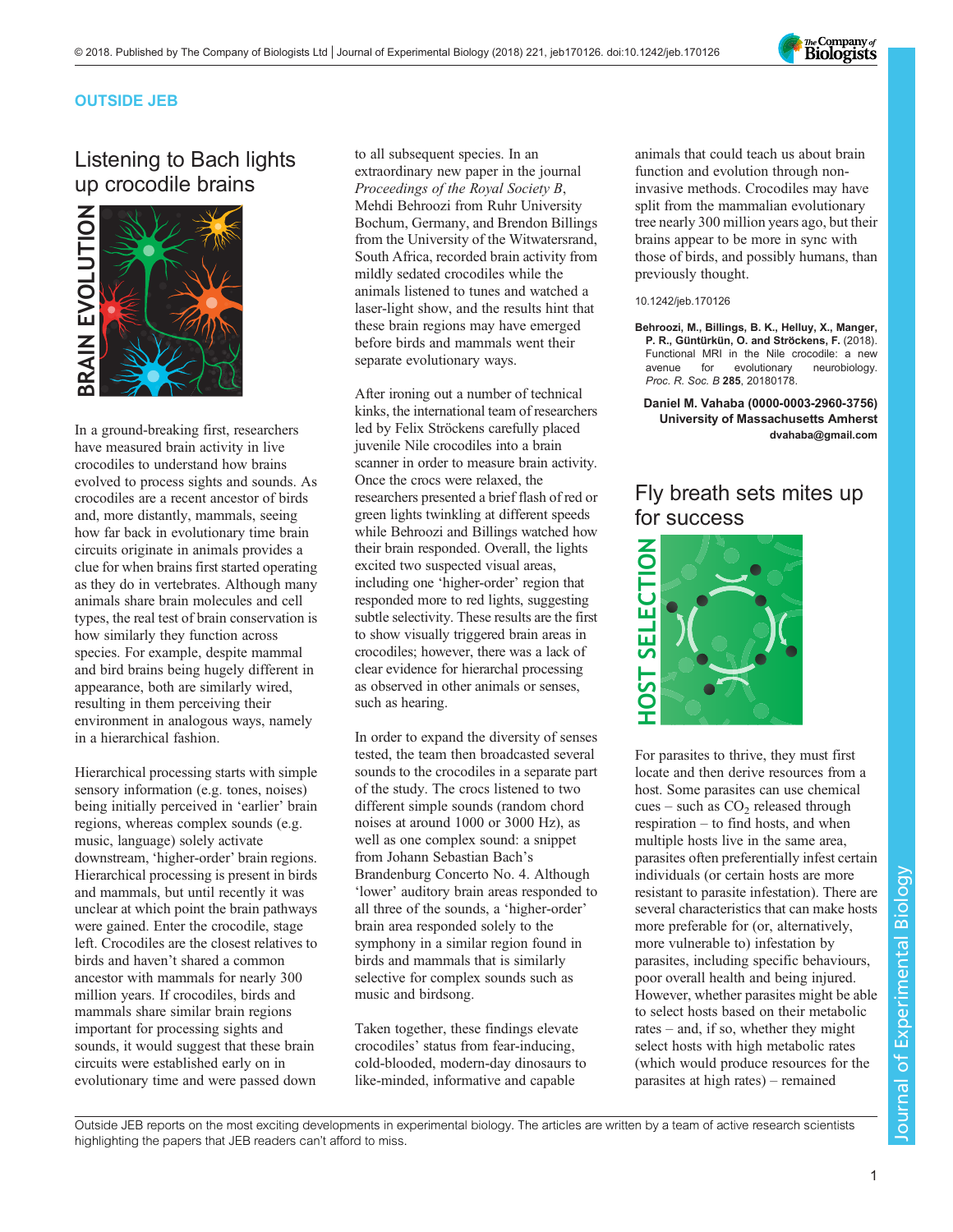unknown. Because many parasites can detect  $CO<sub>2</sub>$  produced by hosts and because  $CO<sub>2</sub>$  production increases with metabolic rate, Collin Horn and two colleagues from the University of Alberta in Canada wondered whether parasitic mites might be able choose specific fruit fly hosts based on their relative  $CO<sub>2</sub>$ production. If so, they also wondered whether higher metabolic rates in injured flies might underlie the mites' documented preference for hurt hosts.

To answer their first question, the researchers first determined the resting metabolic rate of individual flies by measuring each one's  $CO<sub>2</sub>$  production in a tiny respirometer. Then, they placed a parasitic mite at the base of a Y-connector and immobilized two fruit flies with different metabolic rates at the other end of the connector – one fly in each arm – creating a two-choice tunnel for the mite. After an hour, the group inspected the flies under a microscope to see which fly the mite had chosen. Horn and his colleagues found that the mites did indeed tend to infest the fly with the higher metabolic rate, suggesting that these parasites can detect not only the presence of  $CO<sub>2</sub>$ , but also small differences in  $CO<sub>2</sub>$  concentration.

To determine whether mites might be attracted to injured flies because of increases in the flies' metabolic rates during healing, Horn and his colleagues measured the metabolic rates of flies that had been punctured with a pin. Unexpectedly, they found that metabolic rate did not change in injured flies, indicating that mites must use another cue to detect injured hosts.

To further determine what might attract mites to wounded flies, the scientists placed either haemolymph (equivalent to fruit fly blood) or water on the bodies of uninjured flies. They then allowed mites to choose between haemolymph- and water-treated flies in the same Y-connector setup used in the first experiment. The researchers found that the mites preferentially infested flies that had received a drop of haemolymph, suggesting that these parasites rely on chemical cues from the injury itself to find vulnerable hosts.

Overall, Horn and the other researchers discovered that this common parasite of fruit flies is able to use both exhaled and 'leaked' chemicals to pick the perfect host. Their results also suggested that the mites can discriminate tiny differences in odours produced by hosts and select the victims that will produce the resources that they require most rapidly via higher metabolic rates. If fruit flies think they're going to escape these bugs, they shouldn't hold their breath – or maybe they should!

#### 10.1242/jeb.170100

[Horn, C. J., Mierzejewski, M. K. and Luong, L. T.](https://doi.org/10.1086/697466) [\(2018\). Host respiration rate and injury-derived](https://doi.org/10.1086/697466) [cues drive host preference by an ectoparasite of](https://doi.org/10.1086/697466) fruit flies. [Physiol. Biochem. Zool.](https://doi.org/10.1086/697466) 91, 896-903.

Molly H. B. Amador [\(0000-0003-0621-3528](http://orcid.org/0000-0003-0621-3528)) University of Miami [m.broome@umiami.edu](mailto:m.broome@umiami.edu)

## Cavefish compromise colour for catecholaminekick



We're all the same colour with the lights off. This sentiment is literal for many animals that live in constant darkness because the loss of the skin pigment, melanin, is commonplace. For example, certain populations of the Mexican tetra fish, Astyanax mexicanus, live in isolated underground caves that never see the light of day and have evolved to have little to no pigment in a very short time. But other populations of A. mexicanus living in sun-lit surface pools still produce normal amounts of melanin. In fact, albinism is an extremely rare condition because it leads to a host of health complications beyond a sunburn. There must be some advantage, then, to shutting off melanin synthesis in a lightless world. One intriguing explanation is the melanin–catecholamine trade-off hypothesis. Catecholamines are neurotransmitters that play a key role in brain function. Because both of these molecules are synthesized from the same amino acid, L-tyrosine, less melanin production leaves more L-tyrosine available for catecholamine synthesis. But why are cavefish willing to sacrifice

melanin for a boost in catecholamines? That's what a group of researchers headed by William Jeffery from the University of Maryland, USA, wanted to find out.

Jeffery and his colleagues had a hunch that if cavefish brains had more of the catecholamine noradrenaline (norepinephrine), it might help the fish stay alert longer to seek out food and mates, both of which are in scarce supply deep underground. Noradrenaline is a stimulating neurotransmitter best known for heightening an animal's senses during stress. Jeffery already knew that it takes a lot longer for an albino laboratory mouse to succumb to anaesthesia than a regular mouse, and he faced similar challenges with his albino cavefish compared with the fully pigmented surface fish. So, the researchers used the length of time it takes a fish to reach unconsciousness under anaesthetic as a proxy for alertness and set about testing the trade-off hypothesis.

The team began by measuring noradrenaline in A. mexicanus brains and confirmed that albino cavefish brains do have more of this catecholamine than the brains of surface fish, as predicted by the trade-off hypothesis. When the team gave albino cavefish a drug to block noradrenaline receptors, they found that the cavefish's tolerance for anaesthesia decreased, meaning the cavefish struggled to stay alert without noradrenaline signalling in the brain. In contrast, when the team supplemented the pigmented surface fish with an extra dose of noradrenaline, these fish resisted the anaesthetic longer, becoming more like their albino relatives.

Jeffery's team now needed to link decreased melanin production with their observations of heightened alertness in noradrenaline-loaded brains. Albinism is caused by a mutation in a gene called oca2, which encodes a protein that regulates L-tyrosine delivery to melaninproducing cells. So, the scientists used a molecular tool to knockout the oca2 gene in surface fish, making them albino. When the researchers presented these mutated surface fish with anaesthetic, they found that it took these fish a long time to reach unconsciousness, just like in the naturally albino cavefish.

So Jeffery's group has confirmed that decreasing melanin synthesis in cavefish enables the fish's brain to make more noradrenaline from L-tyrosine, and this